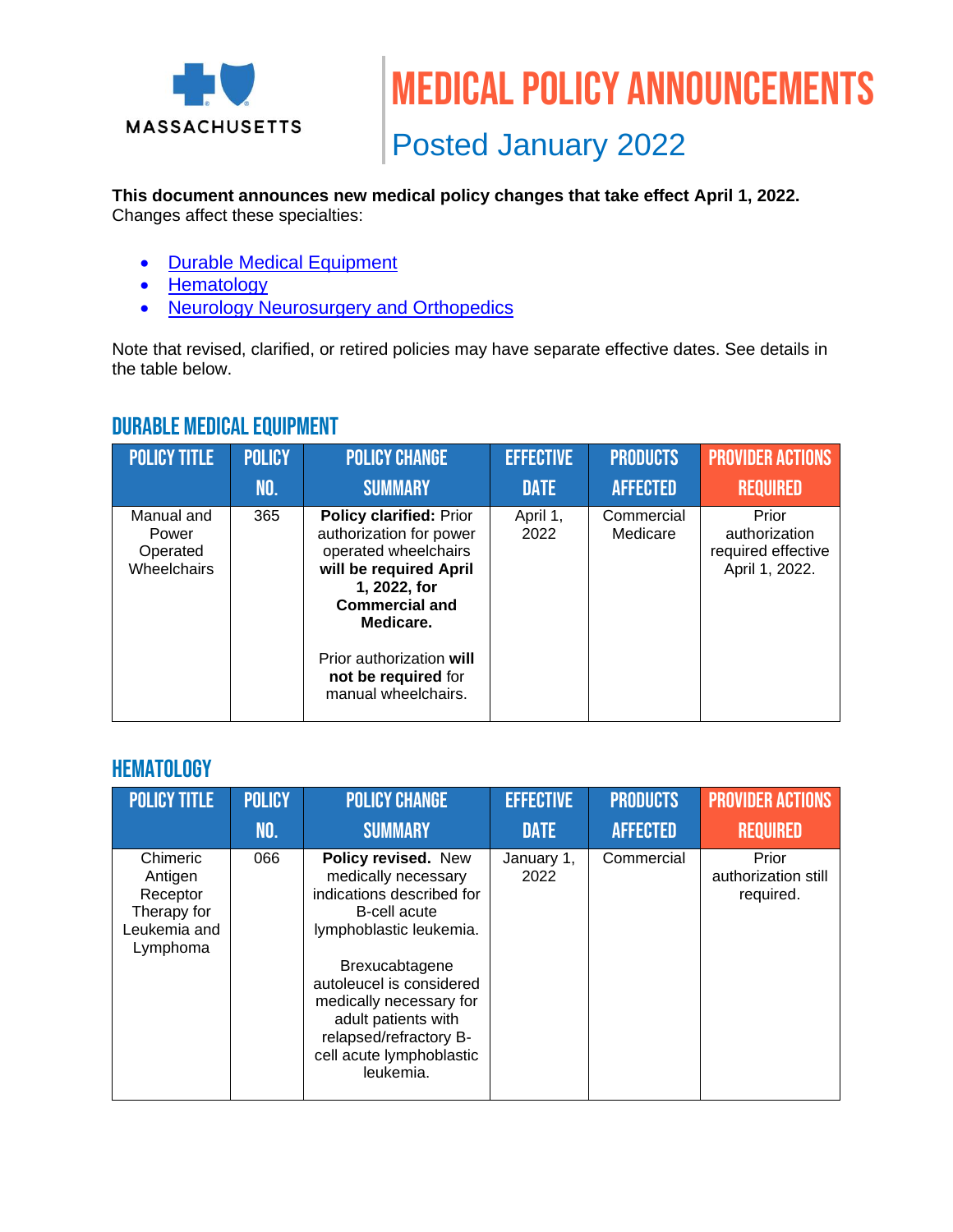| See CAR T-Cell<br>Therapy Services for B-<br>cell Acute<br>Lymphoblastic<br>Leukemia<br>(Brexucabtagene<br>Autoleucel) Prior |  |  |
|------------------------------------------------------------------------------------------------------------------------------|--|--|
| <b>Authorization Request</b><br>Form #945.                                                                                   |  |  |

## <span id="page-1-0"></span>Neurology Neurosurgery and Orthopedics

| <b>POLICY TITLE</b>                                       | <b>POLICY</b> | <b>POLICY CHANGE</b>                                                                                                                                                                                                                                                    | <b>EFFECTIVE</b>   | <b>PRODUCTS</b> | <b>PROVIDER ACTIONS</b>                   |
|-----------------------------------------------------------|---------------|-------------------------------------------------------------------------------------------------------------------------------------------------------------------------------------------------------------------------------------------------------------------------|--------------------|-----------------|-------------------------------------------|
|                                                           | <b>NO.</b>    | <b>SUMMARY</b>                                                                                                                                                                                                                                                          | <b>DATE</b>        | <b>AFFECTED</b> | <b>REQUIRED</b>                           |
| Diagnosis and<br>Treatment of<br>Sacroiliac<br>Joint Pain | 320           | Policy clarified.<br>"Transiliac placement"<br>and "eg, iFuse" added<br>to the medically<br>necessary statement on<br>sacroiliac joint fusion.<br>See Diagnosis and<br><b>Treatment of Sacroiliac</b><br>Joint Pain Prior<br><b>Authorization Request</b><br>Form #927. | January 1,<br>2022 |                 | Prior<br>authorization still<br>required. |

### **New 2022 Category III CPT Codes**

**All** category III CPT Codes, including new 2022 codes, are **non-covered** unless they are explicitly described as "medically necessary" in a BCBSMA medical policy. To search for a particular code, click the following link:

[https://www.bluecrossma.com/common/en\\_US/medical\\_policies/medcat.htm](https://www.bluecrossma.com/common/en_US/medical_policies/medcat.htm) and type the code in the search box on the page. Consult the coverage statement of any associated medical policy. *If there is no associated policy, the code is non-covered***.**

A full draft version of each policy is available only by request, to ordering participating clinician providers, one month prior to the effective date of the policy. To request draft policies, contact Medical Policy Administration at [ebr@bcbsma.com.](mailto:ebr@bcbsma.com)

# **Definitions**

**Medically Necessary:** Procedure, services or supplies needed to diagnose or treat an illness, injury, condition, disease, or its symptoms and that meet accepted standards of medicine

**Edits:** Blue Cross Blue Shield of Massachusetts uses edits to enforce medical policies. These system edits use CPT/HCPCS and ICD-10 diagnosis codes to ensure claims are processing according to the medical policy.

**Post Payment Review:** After a claim has been paid, Blue Cross Blue Shield of Massachusetts will review the paid claim and determine if the claim has been paid appropriately.